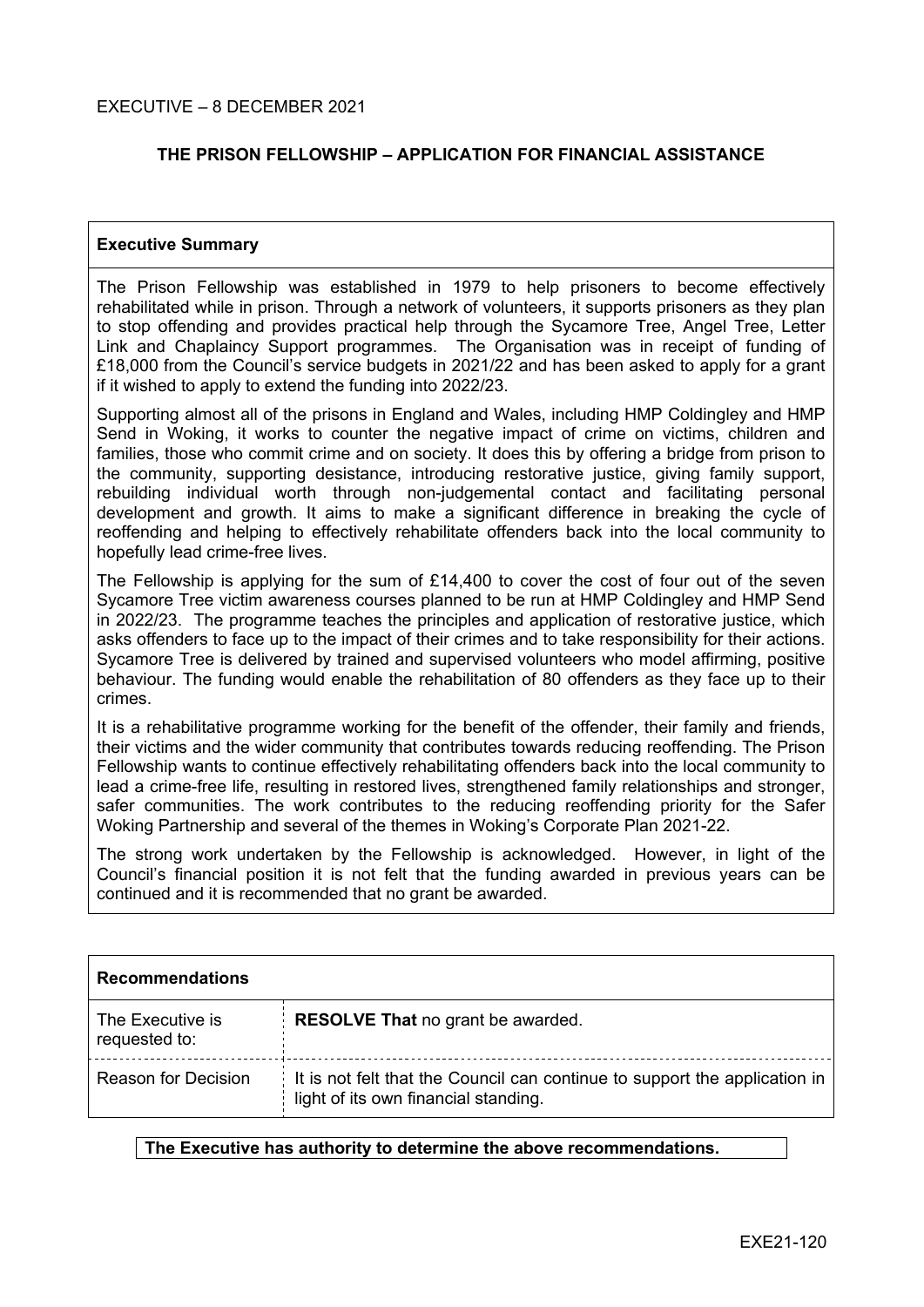# **Background Papers:**

2022/23 Application Form.

## **Reporting Person:**

Julie Fisher, Chief Executive Extn: 3301, Email: julie.fisher@woking.gov.uk

## **Contact Person:**

Frank Jeffrey, Head of Democratic Services Extn: 3012, Email: frank.jeffrey@woking.gov.uk

Doug Davern, Democratic Services Officer Extn: 3018, Email: doug.davern@woking.gov.uk

#### **Portfolio Holder:**

Cllr Simon Ashall Email: cllrsimon.ashall@woking.gov.uk

#### **Shadow Portfolio Holder:**

Cllr Will Forster Email: cllrwill.forster@woking.gov.uk

# **Date Published:**

30 November 2021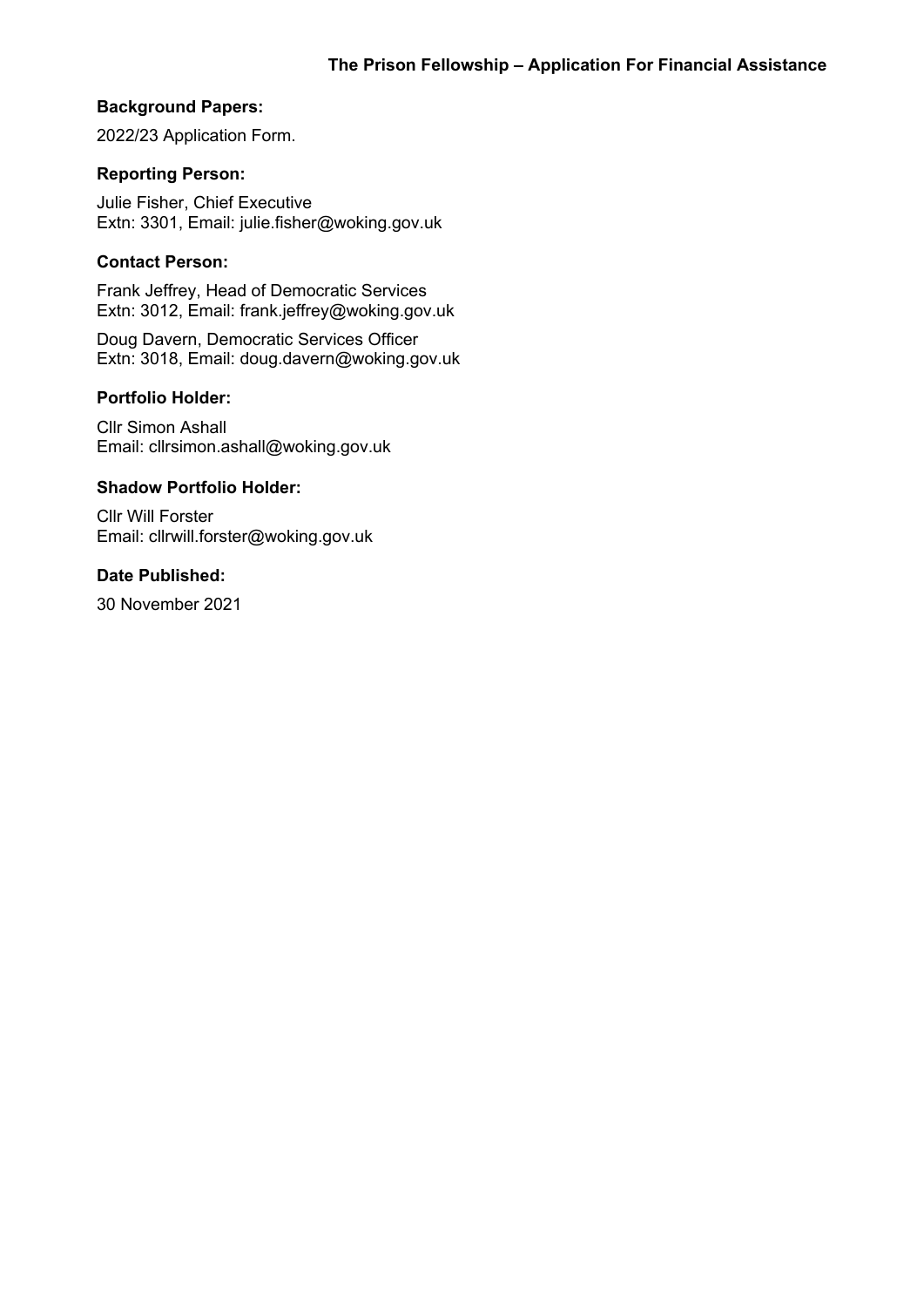| 1.0 Summary of Application |                                                                                                                                                                                                                                                                                                                                                                                                                                                                                                                                                                                                                                                                                                                                                 |  |  |  |
|----------------------------|-------------------------------------------------------------------------------------------------------------------------------------------------------------------------------------------------------------------------------------------------------------------------------------------------------------------------------------------------------------------------------------------------------------------------------------------------------------------------------------------------------------------------------------------------------------------------------------------------------------------------------------------------------------------------------------------------------------------------------------------------|--|--|--|
| 1.1 Status and Aims        | The Prison Fellowship was established in 1979 to support prisoners to<br>become effectively rehabilitated while in prison. Through a network of<br>volunteers, it supports prisoners as they plan to stop offending and<br>provides practical help through the Sycamore Tree, Angel Tree, Letter<br>Link and Chaplaincy Support programmes.                                                                                                                                                                                                                                                                                                                                                                                                     |  |  |  |
|                            | Supporting almost all of the prisons in England and Wales, including<br>HMP Coldingley and HMP Send in Woking, it works to counter the<br>negative impact of crime on victims, children and families, those who<br>commit crime and on society. It does this by offering a bridge from<br>prison to the community, supporting desistance, introducing<br>restorative justice, giving family support, rebuilding individual worth<br>through<br>non-judgemental contact<br>and<br>facilitating<br>personal<br>development and growth. It aims to make a significant difference in<br>breaking the cycle of reoffending and helping to effectively rehabilitate<br>offenders back into the local community to hopefully lead crime-free<br>lives. |  |  |  |
|                            | For over 40 years, it has offered its services to all who request them,<br>regardless of their gender, age, beliefs, background or abilities. It<br>believes that no one is beyond hope, and that every life can be<br>transformed. It aims to enable offenders to reach their full potential,<br>resulting in restored lives, strengthened family relationships and<br>stronger, safer communities.                                                                                                                                                                                                                                                                                                                                            |  |  |  |
|                            | The programmes                                                                                                                                                                                                                                                                                                                                                                                                                                                                                                                                                                                                                                                                                                                                  |  |  |  |
|                            | Sycamore Tree – A restorative justice and victim awareness course<br>delivered to prisoners by trained volunteers. Learners explore the<br>impact of their crime.                                                                                                                                                                                                                                                                                                                                                                                                                                                                                                                                                                               |  |  |  |
|                            | Angel Tree – Volunteers enable parents in prison to send a gift to their<br>children at Christmas, strengthening the parent-child relationship, and<br>lessening the heartache often experienced.                                                                                                                                                                                                                                                                                                                                                                                                                                                                                                                                               |  |  |  |
|                            | Letter Link - The letter writing programme provides hope through<br>linking a prisoner with a trained volunteer who in turn writes letters<br>that, in some instances, provide the only communication a prisoner<br>receives.                                                                                                                                                                                                                                                                                                                                                                                                                                                                                                                   |  |  |  |
|                            | Chaplaincy Support – The volunteers support multi-faith teams in<br>prison caring for the spiritual and emotional well-being of prisoners,<br>and helping with prisoner rehabilitation.                                                                                                                                                                                                                                                                                                                                                                                                                                                                                                                                                         |  |  |  |
| 1.2 Employees              | 12, comprising Chief Executive Officer, CEO PA, Head of Finance,<br>Finance Manager, Head of Fundraising and Communications, Trusts<br>and Legacies Officer, Communications Officer, Supporter Care<br>Administrator, Head of Operations, Operations Team Administrator,<br>Programmes Administrator and Internal Moderator.                                                                                                                                                                                                                                                                                                                                                                                                                    |  |  |  |
| 1.3 Volunteers             | 49, who are linked to a local Prison Fellowship group which supports<br>their local prison. For each of the programmes, the volunteers can<br>take roles such as tutors, group facilitators, co-ordionators, letter<br>writers and chaplaincy support.                                                                                                                                                                                                                                                                                                                                                                                                                                                                                          |  |  |  |
| 1.4 Clients/Users          | 149, comprising:                                                                                                                                                                                                                                                                                                                                                                                                                                                                                                                                                                                                                                                                                                                                |  |  |  |
|                            |                                                                                                                                                                                                                                                                                                                                                                                                                                                                                                                                                                                                                                                                                                                                                 |  |  |  |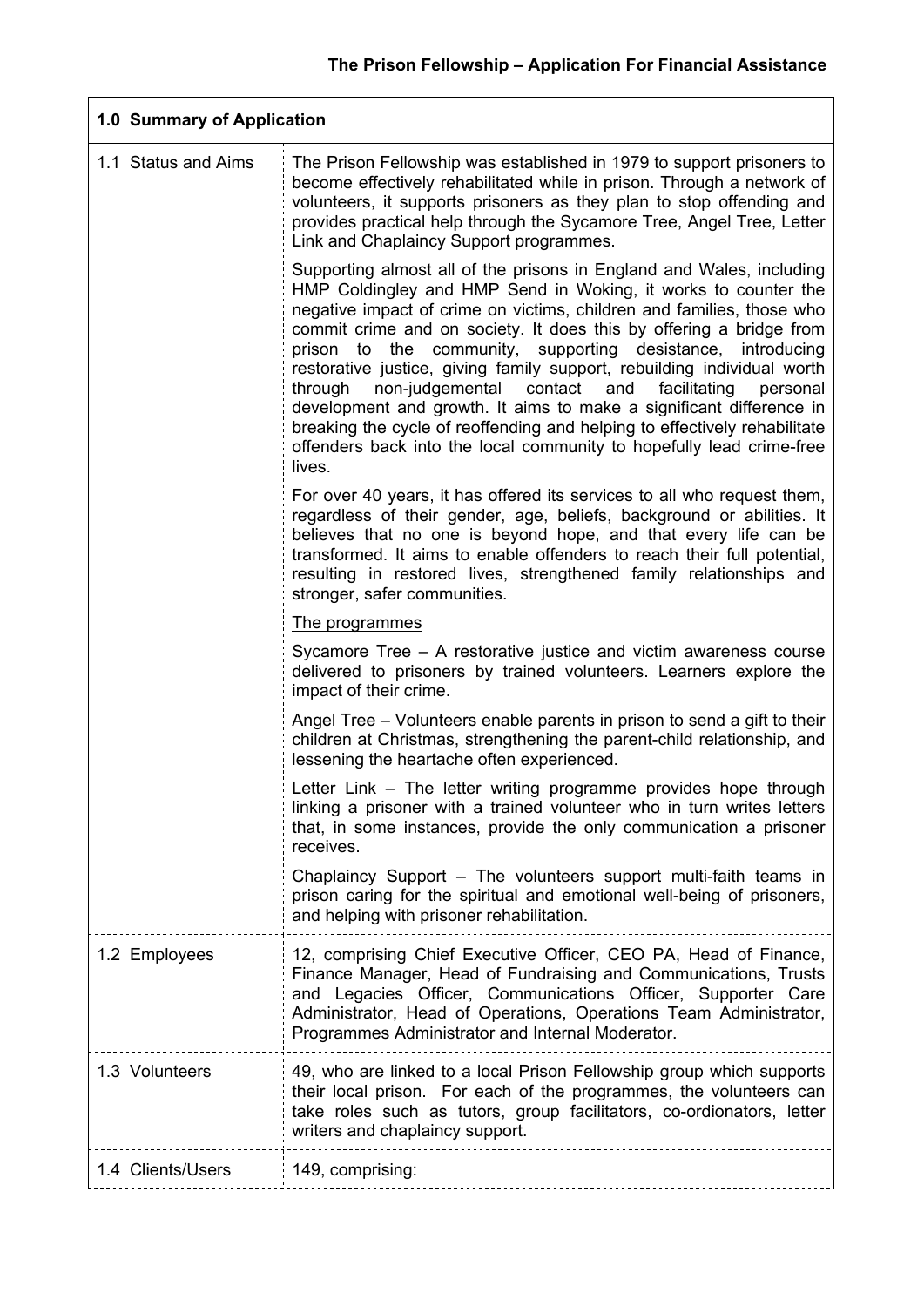|                       | 68 male                                                                                                                                                                                                                                                                                                                                                                                                                                                                                        |        |  |
|-----------------------|------------------------------------------------------------------------------------------------------------------------------------------------------------------------------------------------------------------------------------------------------------------------------------------------------------------------------------------------------------------------------------------------------------------------------------------------------------------------------------------------|--------|--|
|                       | 81 female                                                                                                                                                                                                                                                                                                                                                                                                                                                                                      |        |  |
|                       | 15 disabled                                                                                                                                                                                                                                                                                                                                                                                                                                                                                    |        |  |
|                       | 61 ethnic minority                                                                                                                                                                                                                                                                                                                                                                                                                                                                             |        |  |
|                       | 149 resident in Woking                                                                                                                                                                                                                                                                                                                                                                                                                                                                         |        |  |
|                       | 148 aged 19-65                                                                                                                                                                                                                                                                                                                                                                                                                                                                                 |        |  |
|                       | 1 aged $65+$                                                                                                                                                                                                                                                                                                                                                                                                                                                                                   |        |  |
| 1.5 Members           | N/A                                                                                                                                                                                                                                                                                                                                                                                                                                                                                            |        |  |
| 1.6 Sum Requested     | £14,400 (Revenue)                                                                                                                                                                                                                                                                                                                                                                                                                                                                              |        |  |
| 1.7 Project           | The Fellowship is applying for funds to cover the cost of four out of the<br>seven Sycamore Tree victim awareness courses planned to be run at<br>HMP Coldingley and HMP Send in 2022/23.                                                                                                                                                                                                                                                                                                      |        |  |
|                       | The unique programme teaches the principles and application of<br>restorative justice, which asks offenders to face up to the impact of<br>their crimes and to take responsibility for their actions. Sycamore Tree<br>is delivered by trained and supervised volunteers who model affirming,<br>positive behaviour. For most learners on Sycamore Tree the most<br>powerful element of the programme is when a victim of crime comes in<br>to talk through how crime has impacted their life. |        |  |
|                       | The Organisation has been successfully running Sycamore Tree in<br>both of these prisons for many years and has seen hundreds of<br>prisoners engage with the programme, which helps them to redirect<br>their paths away from a life of crime. This funding would enable the<br>rehabilitation of 80 offenders as they face up to their crimes.                                                                                                                                               |        |  |
| 1.8 Cost breakdown:   | The following costs are incurred for each course:                                                                                                                                                                                                                                                                                                                                                                                                                                              |        |  |
|                       | <b>Course Accreditation and Quality Assurance</b>                                                                                                                                                                                                                                                                                                                                                                                                                                              | £444   |  |
|                       | Course Materials                                                                                                                                                                                                                                                                                                                                                                                                                                                                               | £48    |  |
|                       | Volunteer Costs - recruitment, training, support                                                                                                                                                                                                                                                                                                                                                                                                                                               | £1,452 |  |
|                       | Administration                                                                                                                                                                                                                                                                                                                                                                                                                                                                                 | £425   |  |
|                       | Management                                                                                                                                                                                                                                                                                                                                                                                                                                                                                     | £405   |  |
|                       | Research and Development                                                                                                                                                                                                                                                                                                                                                                                                                                                                       | £287   |  |
|                       | <b>Central Costs</b>                                                                                                                                                                                                                                                                                                                                                                                                                                                                           | £540   |  |
|                       | <b>Total Cost of a Course</b>                                                                                                                                                                                                                                                                                                                                                                                                                                                                  | £3,699 |  |
|                       | The cost of four courses (equating to the grant request) is therefore<br>£14,400, and the cost of the planned seven courses is £25,200.                                                                                                                                                                                                                                                                                                                                                        |        |  |
| 1.9 Community Benefit | This funding would enable up to 80 offenders to engage with the<br>Sycamore Tree victim awareness programme, to consider the effects<br>of crime and to explore ways of making restitution for the harm they<br>have caused. Course participants will have the opportunity to gain<br>skills relevant to life after prison and understand the pathways to help<br>prevent a return to crime.                                                                                                   |        |  |
|                       | Sycamore Tree delivers significant attitudinal change and participants<br>typically demonstrate improved engagement with the prison regime.                                                                                                                                                                                                                                                                                                                                                    |        |  |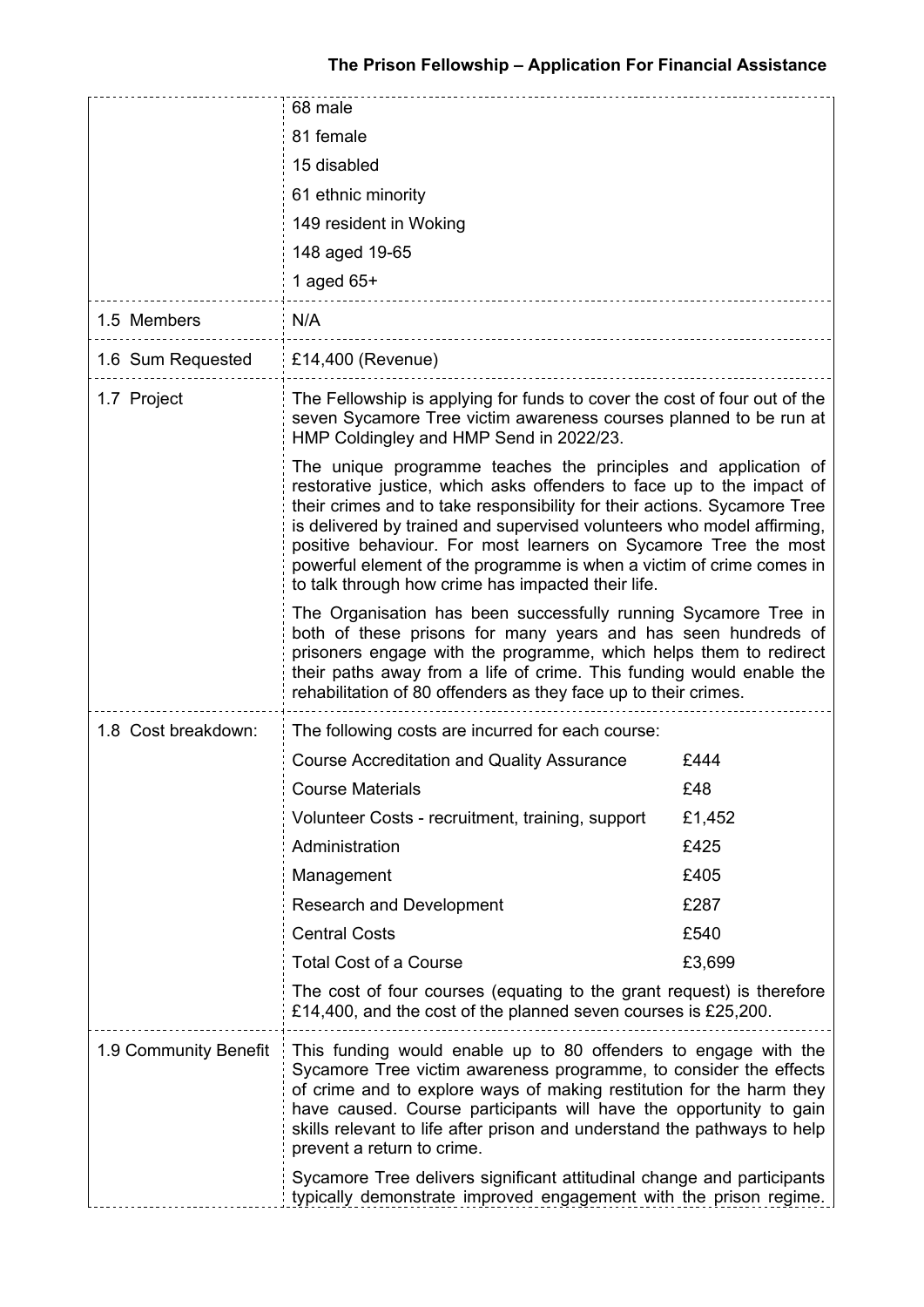|                      | Learners often show a reduction in pro-criminal attitudes with<br>increased empathy for victims and the community, increasing pro-<br>social attitudes enabling them to feel less marginalised and more<br>connected to society.<br>It also offers the chance for these 80 men and women to gain an<br>accredited qualification as they work through course material both<br>during and outside of course time.                                                                                                                                                                        |
|----------------------|----------------------------------------------------------------------------------------------------------------------------------------------------------------------------------------------------------------------------------------------------------------------------------------------------------------------------------------------------------------------------------------------------------------------------------------------------------------------------------------------------------------------------------------------------------------------------------------|
| 1.10 Covid-19 Impact | The impact of the Covid-19 pandemic was that a large number of<br>volunteers could not go into prisons, in an attempt to reduce the level<br>of traffic through the gate and thus the spread of coronavirus. The<br>majority of in-prison activities, including Sycamore Tree, were<br>suspended. With the country set for an extended period of lockdown,<br>learner materials for our restorative justice programme were reviewed<br>and updated. These materials have also been approved by the British<br><b>Dyslexia Association.</b>                                             |
|                      | Offenders were faced with increased isolation, spending up to 23<br>hours of their day locked up, effectively experiencing prolonged<br>solitary confinement. There were considerable concerns for their<br>mental welfare with the lack of engagement in normal activities. Also,<br>without the support of family or friends visiting, prisoners have faced<br>stressful times not knowing the impact of Covid-19 on their loved<br>ones. The Fellowship worked hard to continue to support prisoners<br>despite the challenges of not always being physically present with<br>them. |
|                      | Now, with prisons restarting aspects of daily life, the Group has been<br>encouraged to restart Sycamore Tree and anticipates running a<br>combined total of seven courses at HMP Coldingley and HMP Send<br>during 2022/23.                                                                                                                                                                                                                                                                                                                                                           |

| 2.0 Financial Background                |                                                                                                                                                                                                                                                                                                                                                                                                                                                   |  |  |
|-----------------------------------------|---------------------------------------------------------------------------------------------------------------------------------------------------------------------------------------------------------------------------------------------------------------------------------------------------------------------------------------------------------------------------------------------------------------------------------------------------|--|--|
| 2.1 Budget                              | At the time of the application, the Group held £696,000 in the bank.<br>Funds are held to meet draft Restricted funds estimated at £212,000.<br>Losses this year are currently forecast at £138,000 and budgeted<br>losses next year at £48,000, as it strives towards break even post-<br>Covid. Additionally, as per the Reserves Policy, funds are held to<br>meet three months of contractual obligations, estimated at £90,000<br>per month. |  |  |
|                                         | The Group has submitted a budget for 2022/23 which shows an<br>anticipated income of £693,240 against an anticipated expenditure of<br>£741,261, resulting in an anticipated deficit of £48,381.                                                                                                                                                                                                                                                  |  |  |
| 2.2 Accounts                            | The Group has submitted accounts for 2020/21 which show an<br>income of £732,456 (£637,794 in 2019/20) against expenditure of<br>£604,575 (£746,371 in 2019/20), resulting in a surplus of £127,881 (a<br>deficit of £108,577 in 2019/20). The sum of £835,093 was carried<br>forward at the end of the 2020/21 year.                                                                                                                             |  |  |
| 2.3 Support over the<br>past five years | New application.                                                                                                                                                                                                                                                                                                                                                                                                                                  |  |  |